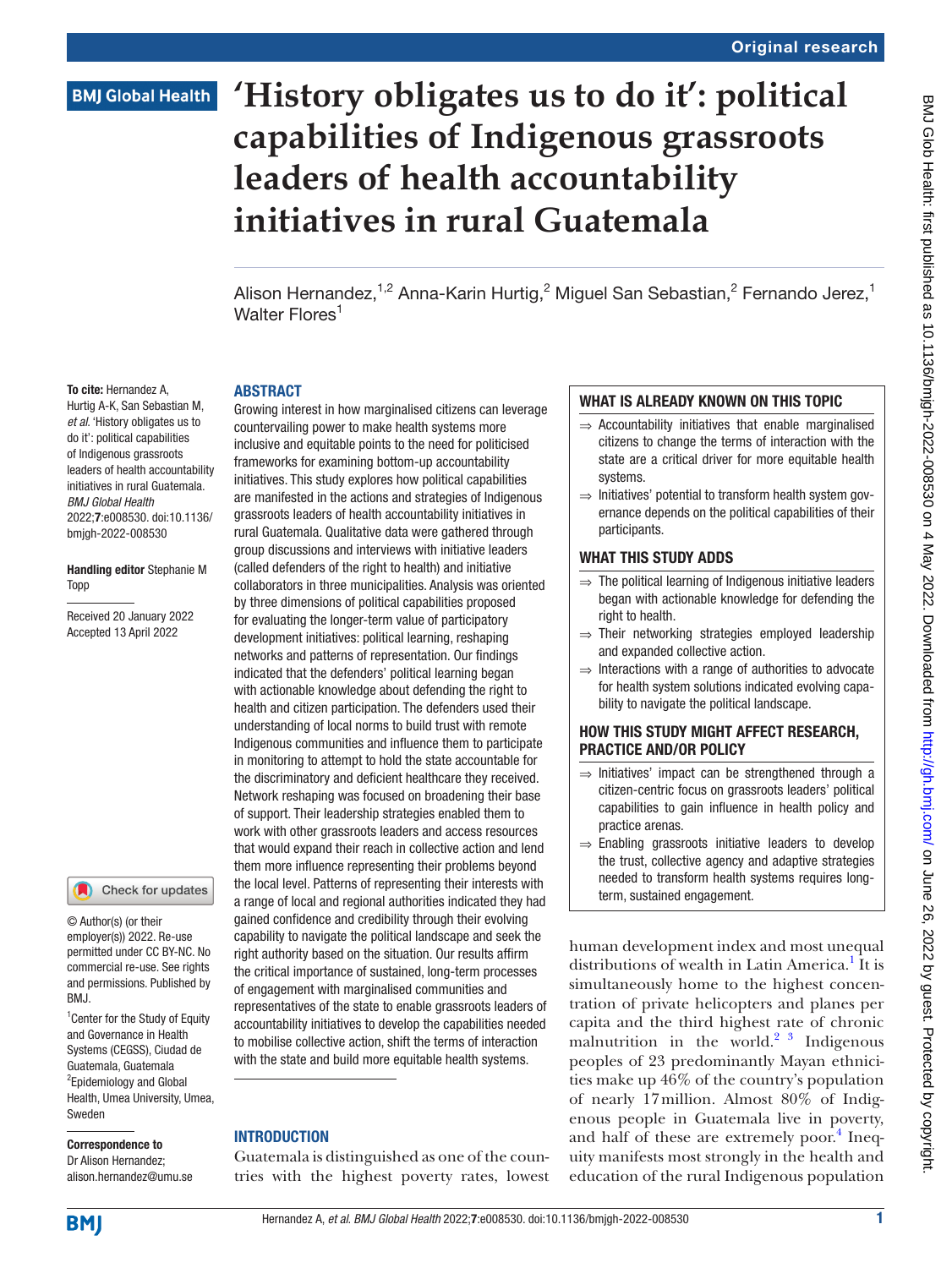and the urban non-Indigenous population. Indigenous children in the rural area experience a stunting prevalence of 64% compared with 25% of urban non-Indigenous children, and only one decade ago, literacy rates among non-Indigenous urban men reached 91%, while only 35% of rural Indigenous women were literate.<sup>56</sup> These numbers attest to a profound ethnic and geographical division arising from deep roots of social exclusion in rural Guatemala.

The marginalisation of the rural Indigenous population results from many factors, including unequal access to land never alleviated by redistributive land reform and a 36-year civil war that ended in 1996 and killed over 200 000, most of them Indigenous.<sup>[7](#page-10-4)</sup> The historical inadequacy of essential public services in rural areas with Indigenous populations reflects the weak state presence there and the smaller proportional allocations in the national budget, both of which contribute to the vicious cycles of poverty these areas endure.<sup>[8](#page-10-5)</sup> Neither conventional development aid nor a string of national policies to combat poverty and hunger has been able to narrow the drastic disparities.<sup>9 10</sup> Inequities persist, in part, because programmes providing micronutrient supplements and conditional cash transfers address their manifestations but fail to challenge larger structural and social forces of marginalisation.

Likewise, internationally coordinated efforts to achieve Universal Health Coverage have placed primary emphasis on technical policy solutions, such as financing mechanisms, while neglecting the ways the health system itself reproduces social exclusion.<sup>11</sup> This is particularly visible in highly segmented systems like Guatemala's where the public health services attending disadvantaged populations are understocked, understaffed and provide inferior quality of care.<sup>12</sup> The public health system represents an important interface between the state and rural communities, and the interactions that occur there can either reproduce or combat the histories of disenfranchisement and discrimination that underpin the vulnerability and poor health outcomes these communities experience.<sup>[13 14](#page-10-9)</sup> Recognising the health system as a site of state interaction with historically excluded communities implies that overcoming health inequities is primarily a political undertaking rather than a technical one.

Social accountability is a critical driver for transforming the governance of health systems serving poor and marginalised populations to be more inclusive, participatory and responsive[.15](#page-10-10) Social accountability initiatives actively involve citizens, communities and civil society in holding public officials and service providers accountable by expressing voice, claiming rights and influencing the decisions that affect their lives.[16](#page-10-11) Interventions to support the development of such initiatives in the health sector have promoted a range of approaches that position citizens to redress health system deficiencies by strengthening their participation in governance, including village health committees, community-based monitoring and health advocacy campaigns. The potential of social

accountability efforts to transform governance depends in part on intent.<sup>[17](#page-10-12)</sup> Accountability scholars distinguish between efforts that train citizens to project their voice as more educated consumers of services and those that deepen democracy by changing the terms of interaction between citizens and the state.<sup>[18 19](#page-10-13)</sup> Deepening democracy implies accountability initiatives are oriented towards interrelated outcomes that work together to facilitate change, with improvements in health and service delivery in focus alongside changes in citizen empowerment and capacity for collective action.<sup>[16 20](#page-10-11)</sup> Such initiatives have the potential to challenge social exclusion directly by supporting marginalised citizens to gain influence in policy and practice arenas that impact their lives.

Supporting initiatives of marginalised citizens to mobilise action for accountability and engage with the health system as collective actors is inherently political work. Shifting the terms of interaction with health workers and public authorities is a long-term, dynamic process that develops citizens' political capabilities to challenge exclusionary norms and advocate for their rights through sustained cycles of adaptive action.<sup>21</sup> Growing interest in how citizens and civil society can leverage countervailing power to reduce the power advantage of ordinarily powerful actors and make health systems more equitable points to the need for more politicised frameworks for analysing empowerment processes and outcomes. $22-24$  Political capabilities are defined by Whitehead and Gray-Molina to include the resources and collective ideas available for effective political action.<sup>25</sup> They describe political capabilities as emerging through the 'cumulative and sustained interactions that socialise the poor into potentially constructive relationships with their social partners and with central or local agencies of the policymaking state'.<sup>25</sup> These political capabilities are manifested in their abilities to navigate and renegotiate political spaces as they participate in, influence and hold accountable institutions that affect their lives.<sup>26</sup>

Recent studies of accountability initiatives in India and Uganda have employed a political capabilities framework to better understand the impact of participatory accountability initiatives in marginalised populations and, thus, gain insight into their sustainability and longer-term political value.[27 28](#page-10-18) Balestra *et al* found that engaging in the community-based process of health services monitoring developed political capabilities by fostering the collective agency of the lower-caste members of the Women's Health Rights Forum (Mahila Swasthya Adhikar Manch) in India and helped renegotiate their relationship with the state as citizens by providing grounds to conceptualise rights and challenge state representatives with evidence and demands.[27](#page-10-18) By contrast, King's study of an initiative introducing a toolkit for monitoring public services in Ugandan communities attributed the limited, unsustainable outcomes to the programme's technical focus on disseminating the tool without analysing the local political economy or bolstering the capabilities of rural residents to challenge the entrenched power dynamics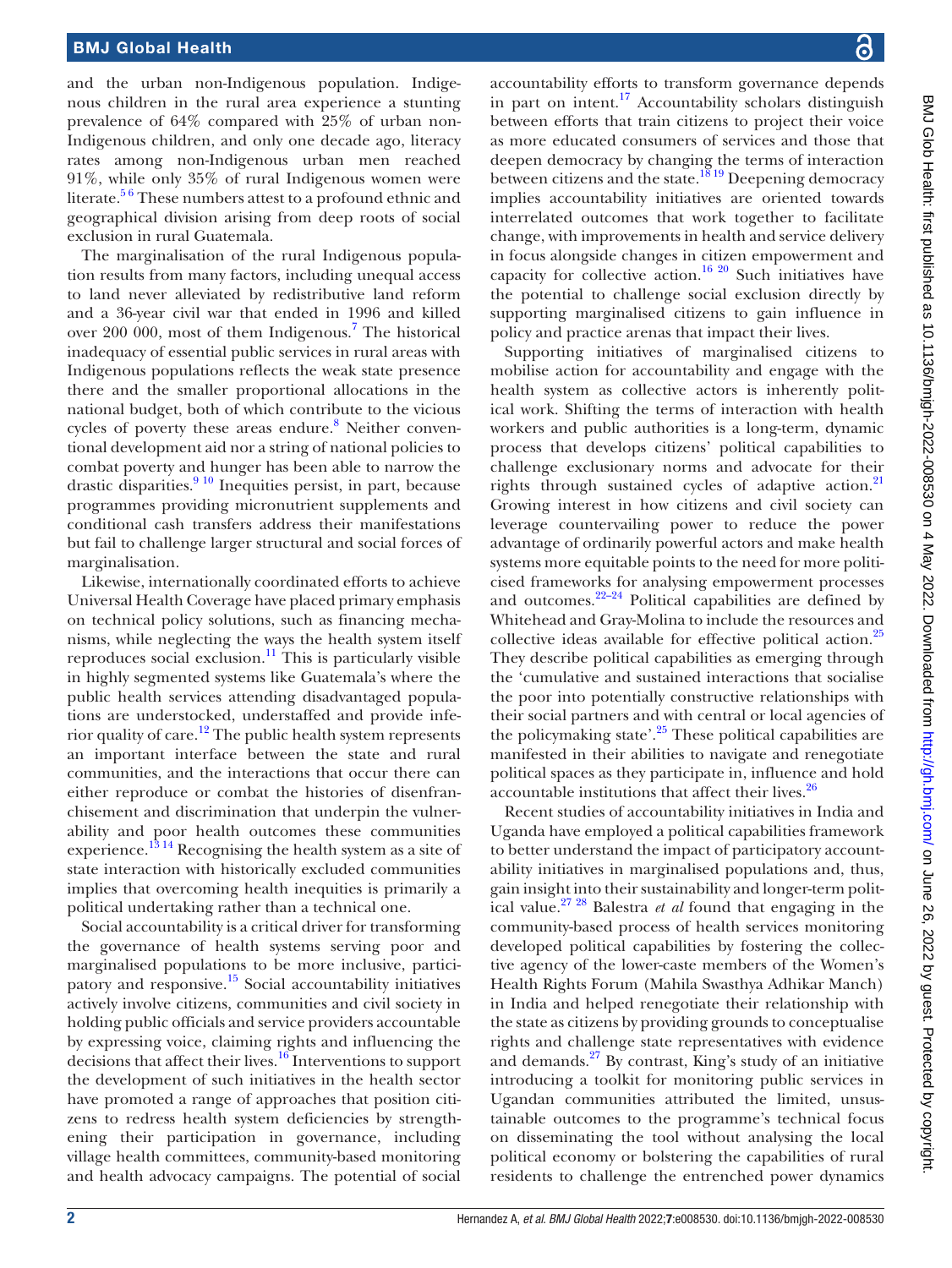of patronage politics.[28](#page-10-19) Both studies emphasise that to understand and potentiate accountability initiatives' power to transform local governance, researchers and practitioners must attend to the shifts in collective agency and the dynamics of engagement between the state and disadvantaged groups that these initiatives foster. In Guatemala, studies of Indigenous-led initiatives have also highlighted capabilities for mobilising communities in collective non-violent resistance as well as building alliances to initiate legal action to seek accountability for grievous rights violations by extractive industries supported by the state. $29-31$  Focus on political capabilities offers an invaluable lens for shifting from seeing marginalised groups as passive victims in need of intervention to deepening understanding of how to potentiate their actions as agents of change in the institutions that affect their lives.

This study explores how political capabilities are manifested in the actions and strategies of Indigenous grassroots leaders participating in health accountability initiatives in rural Guatemala as part of the Network of Community Defenders of the Right to Health (REDC-Salud). REDC-Salud's development began in eight municipalities in 2006 with the support of a Guatemalan civic organisation, the Center for the Study of Equity and Governance in Health Systems (CEGSS) and has grown to include over 160 defenders of the right to health in 35 municipalities. Qualitative data were gathered through group discussions and interviews with defenders, local collaborators and the CEGSS field staff who support the health accountability initiatives in three municipalities. By examining expressions of political capabilities developed through the defenders' work monitoring services and advocating for improvement of health system deficits, we aim to deepen understanding of citizen-led initiatives' potential to transform power dynamics and contribute to more equitable health policy and practice.

#### **METHODS**

#### Study context

The Guatemalan public health system is the predominant source of healthcare in rural areas with large Indigenous populations. Services are provided through a network of government facilities that are chronically underfunded and provide insufficient coverage of rural populations.<sup>11</sup> Access to quality services is further limited by linguistic barriers, discrimination and abusive treatment by health providers, despite policies guaranteeing linguistic access and intercultural care.<sup>12 32</sup>  $\frac{33}{33}$  District health directors are responsible for managing service delivery at the municipal level, and administrative authority over the implementation of national health programmes and service delivery is largely decentralised to the provincial level and managed by a provincial health director. $34$  Municipal governments also have responsibility for coordinating with the district director and allocating a portion of their budget to support the health district in needs such as

sanitation programmes, healthcare facility maintenance and hiring support personnel. Social participation in governance is guided by a legal framework that established the right and responsibility of citizens to participate in planning, monitoring and evaluating public services, as well as a decentralisation act that increased the power and responsibilities of municipal mayors and municipal councils. $35$  These laws also specify that community authorities, including community development councils, should have a voice in the COMUDE, the municipal decision-making forum; however, de facto barriers often prevent access to and effective use of this space.<sup>[36](#page-11-2)</sup>

CEGSS' approach to supporting citizen action for health accountability can be characterised as a deepening democracy strategy that focuses on strengthening the citizenship of the rural Indigenous population and collaborating with them in their efforts to influence public policy and services.<sup>14</sup> Their approach starts with individuals nominated by their communities to join the network of defenders. These individuals typically also have roles as community-level authorities, traditional healers and midwives and/or in grassroots organisations, while providing for their families through subsistence farming, migrant labour and the informal sector. The defender role is volunteer, and CEGSS provides resources for travel and meeting expenses as well as airtime for cell phones. CEGSS field staff, who are Indigenous activists and community organisers that speak the local languages, initially provide training in the right to health and the legal frameworks for participation as vehicles for addressing the needs of users of services and raising awareness of their rights and entitlements. Defenders also receive training in a variety of monitoring techniques to document health service deficiencies, including facility inspections, exit interviews with users of services, community assemblies and short message service (SMS) reports of user reports.<sup>37</sup> Equipped with knowledge of their rights and evidence of the service problems their communities experience, defenders interact with state authorities at different governance levels, including mayors, municipal councils, health district managers, regional health directors, Ombudsman, public prosecutors and provincial and national officials to solicit space, present their problems, and follow-up on demands for responsive action. Successive phases of capacity-building in these skills and ongoing support from CEGSS field staff enable socially excluded citizens to activate their latent power and shift the norms of interaction with authorities through cycles of analysis and adaptive action.<sup>[38](#page-11-4)</sup> More information about the defenders and CEGSS' approach can be found in[.21 37–40](#page-10-14)

In the 35 rural municipalities where this work is ongoing, teams of around five defenders plan and mobilise municipal-level initiatives by coordinating these actions together with local leaders they recruit as collaborators. The REDC-Salud links these municipal-level initiatives in a national network that serves as a platform for defenders to analyse shifts and opportunities in the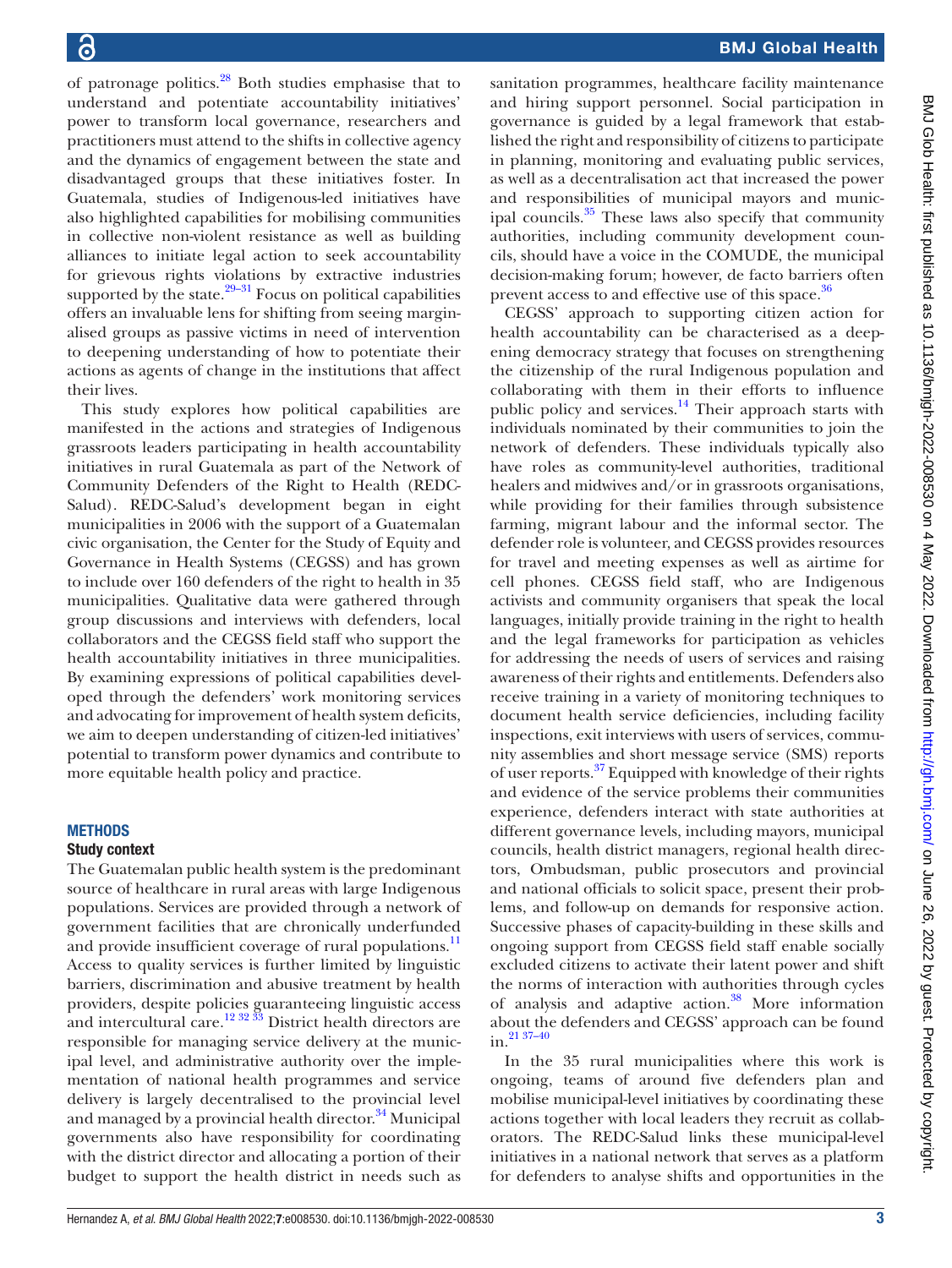national political landscape and plan strategic action to influence systemic change. In the 15 years since this work started, CEGSS's support has evolved to increasingly focus on leveraging the power of these initiatives and equipping the REDC-Salud to mobilise coordinated responses to national political developments, monitor the implementation of new policies and promote more inclusionary national health reforms.<sup>[11 14 41](#page-10-7)</sup>

#### Conceptual framework

This study is framed by focus on the political capabilities of Indigenous leaders of health accountability initiatives as a driving force for shifting power in marginalised citizens' engagement with the health system. The selection of this focus was informed by the position of the research team members who are non-Indigenous and based in Guatemala (AH, FJ and WF) and support the work of the defenders and REDC-Salud through their respective roles at CEGSS. As researcher-practitioners, we were able to draw on insights developed through long-term contact with the accountability initiatives as well as ongoing discussions and power analyses among the CEGSS team, half of whom are Indigenous, which pointed to the importance of initiative participants' political knowledge, skills and strategies for securing improvements in health services. The study design was further informed by the position of the Sweden-based members of the research team (A-KH and MSS), who have studied community-based accountability across high-income and low-income country settings and supported the relevance of focus on political capabilities to understand bottom-up change processes that strengthen health systems.

In the context of historic and current conditions that inhibit their participation in governance, grassroots leaders from marginalised communities face an uphill battle to attempt to hold the state accountable and attain solutions to health system failures. Our analysis of the political capabilities that enable them to confront power focuses on the micro-level of the actions and strategies these grassroots leaders use when interacting with their peers and the state. $40$  In this sense, we take a citizencentric approach that looks at what constitutes the last mile of service delivery from decision-makers and policymakers' perspective as the first mile of interaction with the state from rural citizens' perspective.<sup>[42](#page-11-6)</sup> This interface represents an important arena for the development of their capabilities to mobilise resources and collective action to push for state responses to their problems, and it is precisely through these micro-level interactions that inequity is experienced and must be reconstructed.

Our analysis is oriented by three dimensions of political capabilities proposed by Williams for evaluating the longer-term value of pro-poor participatory development initiatives. $26$  In this study, we are interested in these dimensions as they relate to the longer-term value of health accountability initiatives that aim to deepen democracy by developing marginalised groups' capacity to exercise countervailing power. The first dimension

is political learning, which includes increased knowledge of rights and procedures for claiming rights as well as spreading political learning in the population. The second dimension is the reshaping of political networks through which marginalised groups can advance their interests, including brokering of strategic relationships in and beyond the local arena. $^{28}$  And the third dimension of political capabilities is seen in patterns of representation, which manifest in the language and tools of claims-making, shifts in norms of participation and local culture of governance and challenges to exclusionary norms. These three dimensions provide a relevant and useful structure for examining the actions and strategies grassroots leaders of accountability initiatives employ as they learn about health rights and skills for monitoring, seek allies to enhance the influence of their network and engage with state actors to represent their problems and advocate for solutions to health system deficits.

### Data collection

The present study is based on three cases of municipallevel initiatives selected to participate in a research project on leveraging the function of networks in citizen-led initiatives for health accountability. With the assistance of the CEGSS field staff and organisational monitoring data, we identified the municipalities with the strongest community involvement in each of the three main regions of the country where the initiatives were active. The lead defenders from the three municipalities selected were contacted by the field staff member who supports their municipality to invite their participation in a study about their initiative's network. After agreeing to participate, the defenders were asked to invite local actors whom they identified as their close collaborators in action for health accountability. In this way, invitations to participate in the study were extended and explained through gatekeepers who were trusted by the rural Indigenous community members.

Data collection took place in three phases, and the profile of participants in each phase, including their roles in their communities, is presented in [table](#page-4-0) 1. In the first phase in early 2017, CEGSS field staff and the research team facilitated workshops on network strengthening where the defenders and their collaborators reported on relationships in their current network and brainstormed on contacts who represented potential resources for their work. The network analysis is reported elsewhere, $41$ and the present study included the research team's field notes from these workshops and brainstorming sessions. In the second phase around 6months later, participants were invited back, and the research team presented the network maps generated from the first phase and facilitated an interpretive discussion to deepen understanding of how the network works together. Discussions were conducted in Spanish, and CEGSS field staff supported interpretation to local Indigenous languages when needed. The discussion guide focused on the initiative participants' history of collaboration, how they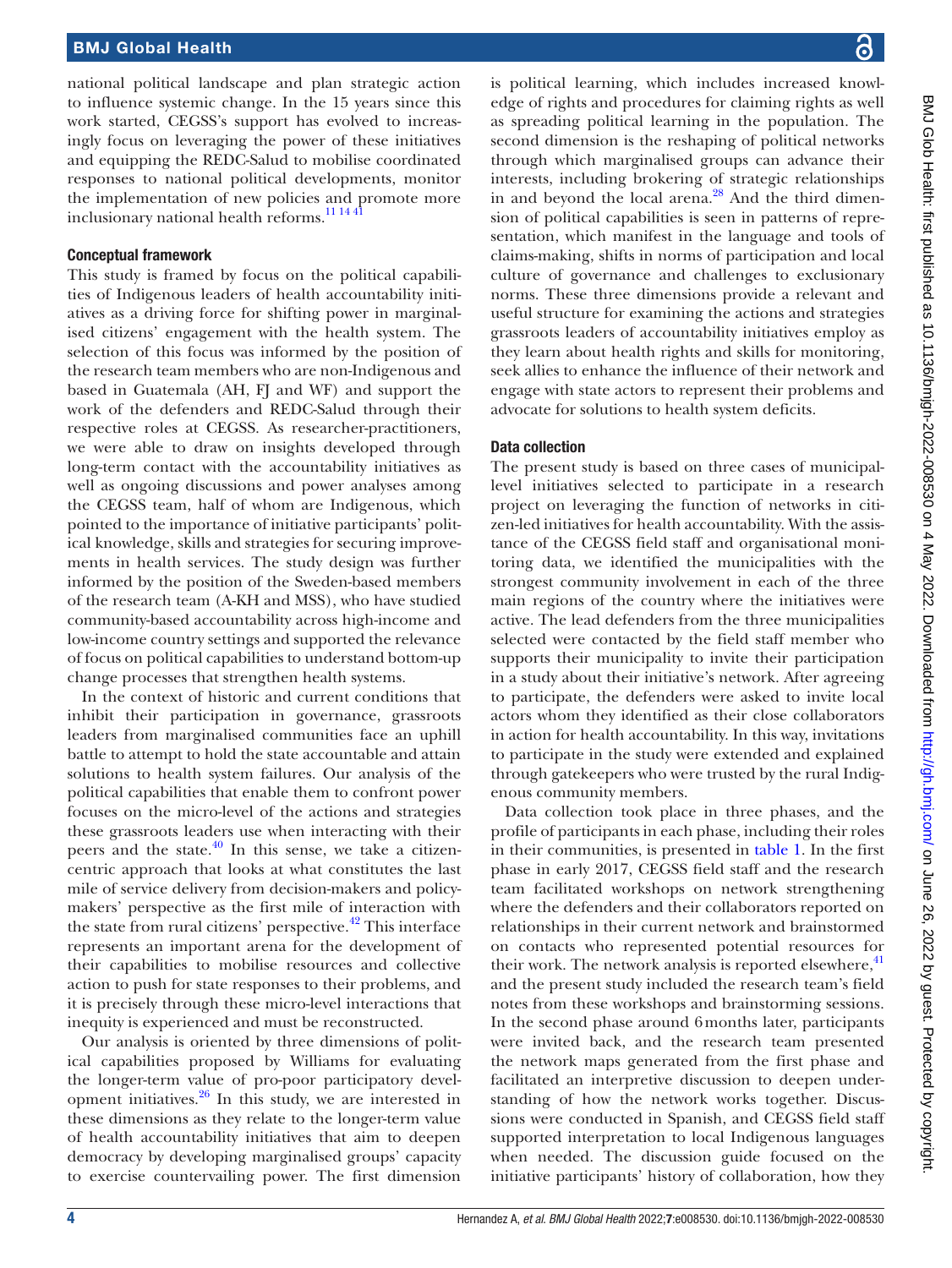<span id="page-4-0"></span>Table 1 Profile of municipalities where the accountability initiatives are based and participants in interpretive group discussions. Lead defender and field staff from each municipality also participated in follow-up interviews.

|                                          | <b>Participant profile</b> |                |            |                |                          |                |  |
|------------------------------------------|----------------------------|----------------|------------|----------------|--------------------------|----------------|--|
| <b>Municipal profile</b>                 | <b>Role in initiative</b>  |                | <b>Sex</b> |                | <b>Role in community</b> |                |  |
| Concepcion                               |                            |                |            |                |                          |                |  |
| Population: 7000 in 12 km <sup>2</sup>   | Lead defender              | 1              | F          | 1              | Women's CBO              | $\mathbf{1}$   |  |
|                                          | Defender                   | $\mathbf{1}$   | F          | $\mathbf{1}$   | Women's CBO              | $\mathbf{1}$   |  |
| Poverty: 81%                             | Collaborators              | $\overline{7}$ | F          | $\overline{2}$ | Municipal institutions   | 3              |  |
|                                          |                            |                | M          | 5              | Village leader           | $\mathbf{2}$   |  |
|                                          |                            |                |            |                | Women's CBO              | 2              |  |
| Health services: one health centre       | Field staff                | 1              | F          | 1              |                          |                |  |
|                                          | <b>Total</b>               | 10             |            |                |                          |                |  |
| Santana                                  |                            |                |            |                |                          |                |  |
|                                          | Lead defender              | 1              | M          | 1              | Village leader           | $\mathbf{1}$   |  |
|                                          | <b>Defenders</b>           | $\overline{4}$ | M          | $\overline{4}$ | Village leader           | $\mathbf{3}$   |  |
| Population: 7000 in 12 km <sup>2</sup>   |                            |                |            |                | Urban civil society      | $\mathbf{1}$   |  |
| Poverty: 85%                             | Collaborators              | 3              | M          | $\overline{4}$ | Village leader           | 2              |  |
|                                          |                            |                |            |                | Agricultural cooperative | $\mathbf{1}$   |  |
|                                          |                            |                |            |                | Urban civil society      | $\mathbf{1}$   |  |
| Health services:                         | Field staff                | $\mathbf{1}$   | M          | $\mathbf{1}$   |                          |                |  |
| One health centre,                       |                            |                |            |                |                          |                |  |
| Four health posts                        |                            |                |            |                |                          |                |  |
|                                          | <b>Total</b>               | $\mathbf{9}$   |            |                |                          |                |  |
| Tolima                                   |                            |                |            |                |                          |                |  |
| Population: 27027 in 196 km <sup>2</sup> | Lead defender              | $\mathbf{1}$   | F          | 1              | Urban civil society      | $\mathbf{1}$   |  |
|                                          | <b>Defenders</b>           | 3              | M          | 3              | Urban civil society      | $\overline{2}$ |  |
|                                          |                            |                |            |                | Indigenous authority     | $\mathbf{1}$   |  |
| Poverty: 96%                             | Collaborators              | 9              | F          | 3              | TBA association          | $\overline{4}$ |  |
|                                          |                            |                | M          | 6              | Indigenous authority     | $\mathbf{1}$   |  |
|                                          |                            |                |            |                | Village leader           | 2              |  |
|                                          |                            |                |            |                | Urban civil society      | $\overline{2}$ |  |
| Health services:                         | Field staff                | $\mathbf{1}$   | M          | $\mathbf{1}$   |                          |                |  |
| One district hospital,                   |                            |                |            |                |                          |                |  |
| Two health posts                         |                            |                |            |                |                          |                |  |
|                                          | <b>Total</b>               | 14             |            |                |                          |                |  |
|                                          |                            |                |            |                |                          |                |  |

CBO, community-based organisation; TBA, traditional birth attendant.

communicate and organise action for health accountability and their interactions with authorities. It should be noted that the lead defenders and some of the collaborators who had recognised voices of authority in their communities were more vocal in the discussions, and the field staff and research team members sought to ensure all participant voices were heard by repeating the questions to less vocal individuals. Alongside the insights these group discussions provided into the resources that their networks offered, the research team and field staff identified that defenders' accounts also provided an inside view of their strategic learning and thinking around the

right to health and how to influence the population and authorities. This observation led to a third phase of data collection, which consisted in six follow-up interviews with the lead defender from each of the three municipalities and the CEGSS field staff members who support their work. Follow-up interviews focused on local action and strategies for mobilising action and getting results for health accountability, and they allowed for memberchecking of initial insights obtained in the group discussions as well as triangulation of the accounts of the field staff and lead defender for each municipal site.<sup>43</sup> Group discussions and follow-up interviews were audio recorded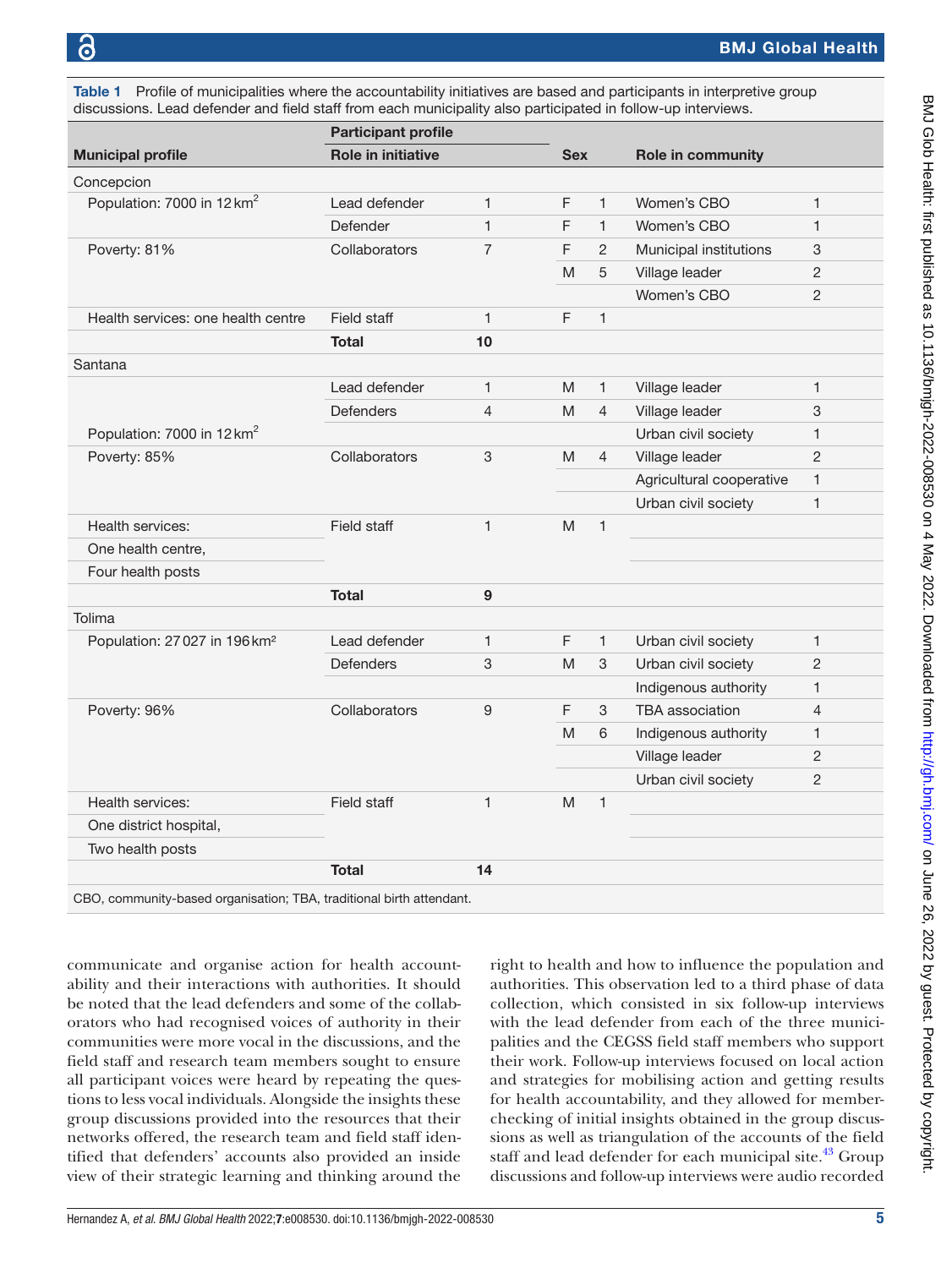

<span id="page-5-0"></span>Figure 1 Correspondence between themes emerging from thematic analysis and the three dimensions of political capabilities.

and transcribed. Informed consent was obtained from participants at each stage of data collection by presenting the purpose and steps of the study to the group and facilitating a discussion in which each person had the opportunity to state their view on participating prior to providing consent. This procedure reflects CEGSS' organisational learning about the need for collective as well as individual deliberation in arriving to meaningful informed consent.

### Data analysis

Analysis of the data gathered was guided by thematic analysis[.44](#page-11-9) After initial familiarisation with the data, the first author (AH) developed an index of thematic codes and applied it to segments of text using NVivo V.11.0 software. The index was continually refined to incorporate emerging themes that captured different aspects of the analyses, actions and strategies that initiative participants described in discussing their work defending the right to health, and the code book, coded text sorted by theme, and initial summaries were shared with WF and FJ for review and refinement. To deepen our insight into how the actions and strategic approaches described represented expressions of political capabilities, we then examined the themes through the lenses of political learning, reshaping network and patterns of representation and identified points of intersection, shown in [figure](#page-5-0) 1. Data from themes in the same dimension were reviewed together and the coding continued to be refined as segments of the data more relevant to another dimension of political capabilities were reclassified. This analytical process was supported by discussing emerging insights with the field staff who had been part of each stage of data collection and were able to corroborate our interpretations of the connections between the actions and strategic thinking that reflected political capabilities. We then iteratively reviewed the data related to each dimension to refine our interpretation of the political capabilities manifested in the defenders' action and strategic thinking as they engaged in and spread political learning, expanded their network and represented their interests with authorities.

## Patient and public involvement

This study analyses insights into the political capabilities of Indigenous leaders of health accountability initiatives that emerged through a participatory action research project focused on their network resources.<sup>41</sup> As such, patients and the public were not involved in the design, conduct or reporting of this study.

## RESULTS

In the context of a history of territory disputes and land seizures, armed conflict and even massacres, there have always been contentious relationships between authorities and communities. The grassroots leaders participating as defenders of the right to health had chosen from before to position themselves in roles where they could look out for the needs of local communities. They were members and leaders in community development councils, health commissions, civil society and agricultural organisations, women's community-based organisations as well as traditional healers and Indigenous ancestral authorities. Their goals related to the health system included ending discrimination and abusive treatment and getting the services stocked with medicines for common illnesses, basic equipment and supplies. These goals arose from 'seeing the terrible state of healthcare' through their own experiences and those of their neighbours. Learning about rights and defending the right to health in places that the government has 'forgotten' is something that they started doing 'not because we wanted to, but because the same need from history obligates us to do it'. This quote reflects how the health system problems of being treated poorly by health workers and the lack of medicines and supplies to attend patients are not new, but part of the history of marginalisation that they want to change. The following sections present our findings on the political capabilities that the defenders expressed and developed as they worked to shift power and challenge the history of marginalisation by defending the right to health in remote rural municipalities of Guatemala.

## Applying political learning to mobilise monitoring

Political learning about health and participation rights and strategies for claiming rights was the catalyst for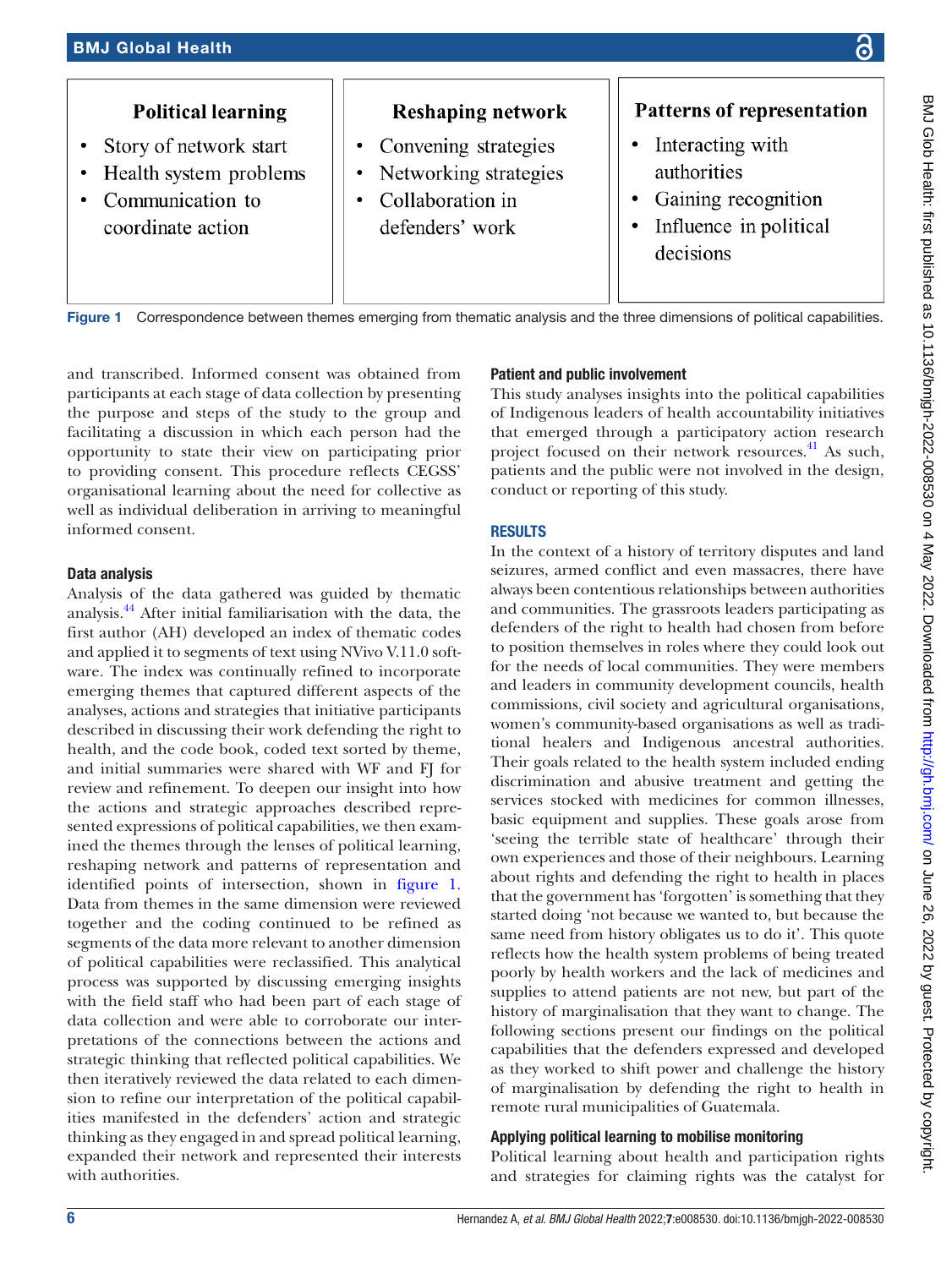mobilising rural grassroots leaders to get involved in the health accountability initiative. Through their learning about the tools of monitoring and their work raising awareness about health rights and mechanisms for reporting problems, the defenders made important advances in activating rural users of services and their leaders to help make health service problems visible.

With the support of CEGSS field staff, the defenders had learnt about how to use monitoring as a starting point for defending the right to health and had gained skills to document problems, present them with authorities and advocate for solutions. Some defenders were not familiar with use of mobile phone technology to gather evidence, such as video recording and sending SMS reports of the reports. In these situations, beyond the support of the CEGSS field staff, the defenders themselves supported each other's political learning through mentoring relationships between older and younger leaders. While older leaders shared experience in community organising, some younger defenders took more responsibility with tasks using the cell phone and supported other defenders to become proficient as well. These learning exchanges among the defenders illustrated how their political learning was facilitated by integrating new actionable knowledge about the right to health into existing knowledge and experiences of community organising.

Defenders used their positions in their communities to share their political learning by raising awareness and involving more people in their work to monitor for violations of health rights. They described it as activating the people and working to change mentalities of low expectations, as many people felt that 'the health workers were doing them a favour and you should not say anything against them'. They responded by encouraging them 'to act and file a complaint to make the problems visible so there can be change'. By spreading the knowledge that they had gained about rights, responsibilities and the importance of reporting problems, the defenders were able to motivate the community to shift their expectations of the health services and get involved in monitoring with them.

Through their approach to sharing their political learning, the defenders were not only generating awareness but were also attentive to building people's trust in themselves as actors for change. They described 'gaining trust to have influence' through the way they presented themselves with health workers, leaders with community influence and users of services. This was particularly important with health workers because:

…there is always new personnel. We go to the health post to monitor, and the nurse says 'Who are you? We are going to sue you because you don't have permission to come in here.' So as REDC-Salud, we have to keep introducing ourselves to have influence.

They recognised that the health workers were also learning about the right to health, and they sought to explain the legal basis for monitoring and their motivation

to hold the government accountable for its responsibilities. In presenting themselves, they said it was important to talk about the REDC-Salud and identify themselves as part of a network of defenders in different parts of the country so 'the people see that we are not alone'. Representing their connection to a larger initiative for accountability helped them convince community authorities to accompany them to visit services for monitoring and encourage community members to report problems. The defenders' efforts to orient users of services to their rights and support them to report problems also reflected their approach to gaining trust. In their interactions with users of services, the defenders' own experience as users of services and members of rural Indigenous communities provided the starting point for building trust through their sensitivity to local norms and concerns. In cases where they would travel to a remote village to interview someone about a health service problem reported, they described contacting the community authorities to receive them and meet the family together with their local leaders. These kinds of considerations reflected their understanding that the rights violations that users of services experienced were not just individual problems but community problems.

#### Reshaping network through leadership practices

The defenders knew the value of developing their networks through their own experience in community leadership. Their approach to reshaping their network to strengthen their work for health accountability focused on exercising good leadership practices to bring in different kinds of resources, including networks of community support, strategic local allies and expanded contacts with activists and organisations beyond the local level.

Convening power was considered critical for mobilising community networks, and participants described that such power was gained through experience of the people's needs and actions that correspond to them. One participant who was a collaborator with the defenders indicated:

(The lead defender) has convening power because people see she is serious in what she does. They see the commitment and the action. If you just talk and don't act, the next time people won't come hear you talk.

Exercising this kind of power was different from political influence, which they differentiated as being based on convincing with words and a prepotent, charismatic demeanour. By contrast, having influence as a community leader depended on 'being humble' and 'bringing development to the community'. They further described that maintaining convening power required being clear about why you are convening by informing about the agenda when inviting and fulfilling the expectations you give people in the meeting by not introducing new topics and following through on plans. This kind of thinking reflected that a conscious approach to developing their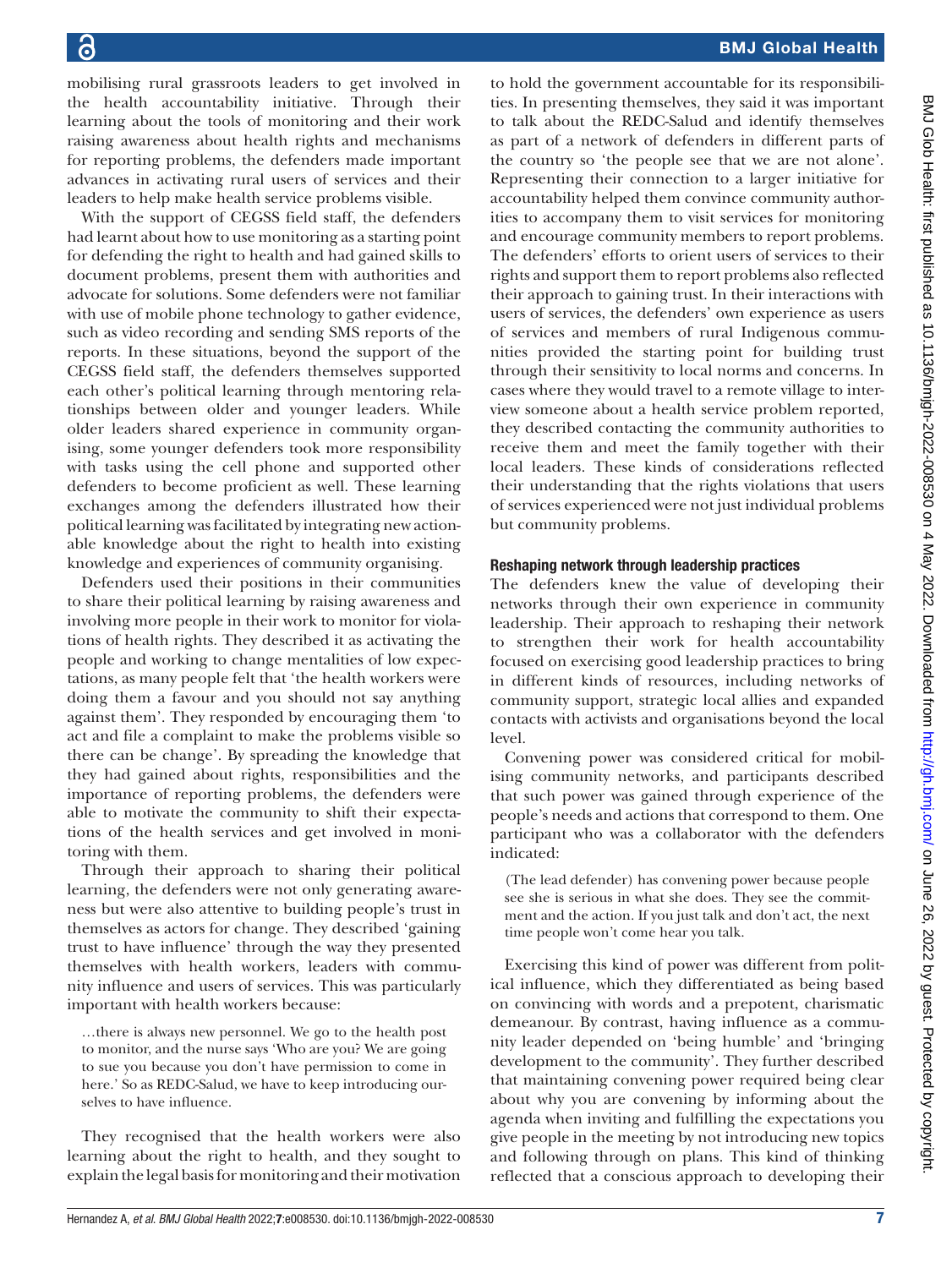own leadership was also central to their strategies for growing a network of support from communities.

The defenders' criteria for seeking allies reflected strategic thinking about qualities of an effective participant and the resources they offered through their connection with communities as well as their potential influence with authorities. While influence was a valuable quality in an ally, the defenders clarified that the most important consideration was that the potential ally shared their vision so that his or her participation would be effective for their goals.

It is not just going and taking the mic and saying everyone is invited. As a good leader, I have to identify… who is going to be active, offer proposals…and be willing to participate in promoting the process.

Leaders whom they had gotten to support their work were characterised as having a voice of authority with the people, for example, through roles in community organisations, activism in other movements or as ancestral authorities. The defenders' allies helped them get messages to the rural population, taking advantage of their lines of communication with different groups of people, such as established person-to-person chains of communication created to reach those without cell phones. They also supported the defenders by accompanying them in engagements with local authorities to present demands or proposals for solving problems identified through health service monitoring. By going with others known to be well-connected and influential with the people, the local authorities were more likely to take seriously their petitions for supplementing medicine supplies, repairing and expanding health infrastructure and sanctioning discriminatory treatment.

The defenders and their collaborators discussed seeking new contacts beyond their existing local network who might offer different strategic resources. They were interested in strengthening ties with journalists to increase the visibility of their work and with human rights lawyers and educators to be able to represent their problems more effectively. Defenders had also experienced the benefits of preparing for audiences with regional and national authorities together with defenders from other municipalities and provinces about their demands in relation to systemic problems, like medicine stockouts. They described how working with the REDC-Salud network was a resource because together they had more strength and potential influence with authorities. They also discussed the strategy of linking up with other organisations with a shared interest in defending rights to advocate for solutions at the provincial and national levels. Some of the defenders had experience representing demands related to women's rights and environmental destruction at the provincial and national levels through their leadership in other organisations. They saw potential for forming alliances with regional organisations and networks of activists like the Mayan Peoples' Council as a strategy to take advantage of their broader networks of contacts and their experience engaging in higher-level political arenas. However, opportunities for recruiting potential allies varied by municipal context, as the more remote and sparsely populated municipalities had fewer contacts with institutionalised organisations.

#### Representing problems and rights in governance spaces

Advances in educating communities and mobilising networks of allies in action for health accountability helped prepare and provide the defenders with resources for representing their problems and their rights in different governance spaces. With both receptive and non-receptive authorities, the defenders exhibited confidence in their right to participate and be heard as well as knowledge of the norms and mechanisms of governance. Their gains in shifting the power balance in their interactions with state representatives were seen in their collaborative relationships with health authorities, their capacity for navigating the municipal political space and their strategic responses to barriers.

In two of the three municipalities under study, the defenders had a regular audience with the district director to present and discuss the problems detected in monitoring. They described having a good rapport and collaboration in correcting problems with personnel and documenting and seeking solution to problems that required action at a higher level. In the case where a regular audience with district health authorities was not possible, the director denied the existence of severe discrimination problems and blocked the defenders' access to the hospital. The defenders shifted strategies to represent their problem with provincial and national authorities charged with protecting human and Indigenous rights. Some defender groups had also made progress in establishing channels of communication with provincial health authorities. A CEGSS field staff member described that 'since they have been relating with (the provincial director) for a long time, even if it is a vertical relationship, there is respect…he calls (the defenders) in to discuss (situations) in the ministry and encourages them to continue their work'. They attributed the respect they had gained in part to their way of 'working without conflict' and the strategy of seeking the right path of action according to the situation:

Maybe (the problem) requires filing a complaint—there is the labor union, the regional Indigenous authority, the director of the provincial health office, the district director. If it can't be resolved internally, we can follow other processes.

Learning about the legal basis of the right to health provided the defenders with tools to represent the health system deficits they faced with municipal authorities and convince them to take action. One defender stated:

Before we didn't know which articles…now I have more empowerment to advocate with authorities…and I can explain that health is a right and the state has an obligation to give better health to the population.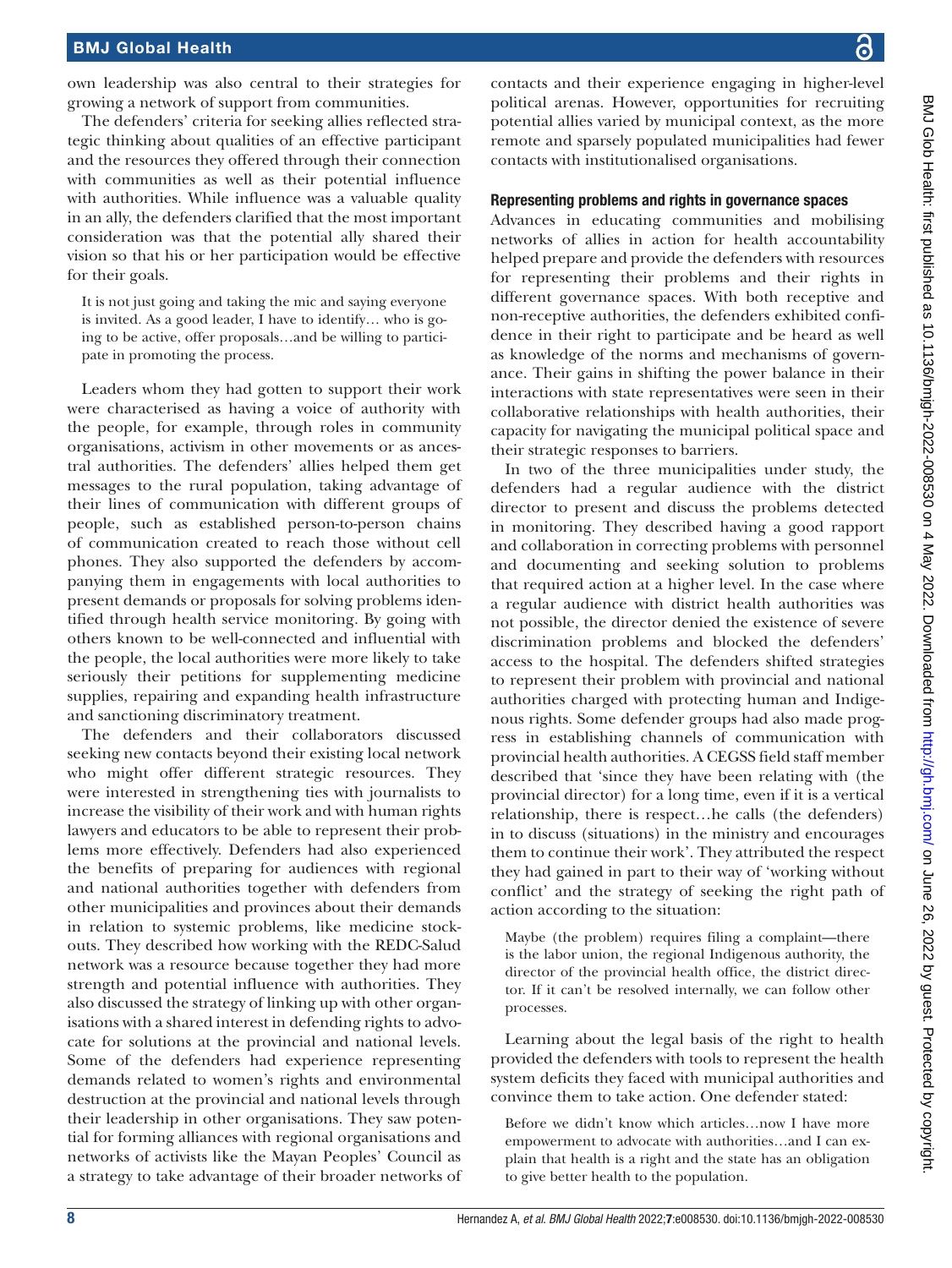They were also familiar with their rights to participate in municipal decision-making spaces as citizens and representatives of their communities. The municipal council, or COMUDE, was a space where many defenders and their collaborators had participated through different roles. Despite variations in authorities' openness to community participation, the defenders were experienced in exercising with their right to be heard in the COMUDE, and they knew how to present formal documentation of a problem or demand in the form of 'actas', which enabled them to demonstrate the support of community authorities and the weight of community interest through signatures. However, they also acknowledged that presenting the *acta* did not guarantee their problem would be resolved: 'If they don't fix it, we have to see where we go to create pressure'.

The legal framework for social participation grants community representatives the right to an official position in the COMUDE, but in practice, meaningful participation was not always possible. In one municipality, the defenders' position in the COMUDE was recognised, and their strategy was to use it to express health service needs and gain influence by 'present(ing) clear proposals. If not, you will not achieve anything…If you don't take answers, proposals, demands that respond to the needs, nothing will happen'. While in the other two municipalities in this study, the defenders had participated in the COMUDE but expressed that they were not included: 'No one does anything. They just listen and don't say anything'. Where the municipal political space was more contentious, clientelism and political divisions against the mayor impeded meaningful participation. In those cases, the defenders described themselves as performing their function as civil society. They emphasised their role in 'watching' the authorities who discussed projects to address the needs but did not act: '(they) make plans to support communities, but where does the money go?' In this role, they did not stay in health. One defender described convening his network because a representative from the Ministry of Education was in town to initiate a project to build a school. He stated: 'The mayor was all, 'of course' since everything is already arranged… But we are there making sure it is seen—not just by a few people'. Defenders in these less-open municipalities did not give up on gaining space to participate in the COMUDE and generate support. Their strategies focused on involving other actors and reflected confidence in their right to participate: 'Once we have a group, we'll go directly to the muni—if not with this mayor, then the next one and fight for a space so that the REDC-Salud will be recognized in Santana'.

#### **DISCUSSION**

In this study, we examined the political capabilities of Indigenous grassroots leaders defending their right to health on the frontlines of health service delivery and local governance in rural Guatemala. Our findings

indicated that the defenders made important advances in leveraging countervailing power as they activated tactics and strategies in their engagement with their peers and the state to push back against rights violations and abuses of power in the health system.

Political learning began with actionable knowledge about defending the right to health and citizen participation, transmitted with the support of CEGSS field staff and mutual cooperation among leaders. The defenders' approach to spreading the knowledge and applying the monitoring tools with users of services, communities and their local leaders exhibited understanding of the need to shift the entrenched mindsets of low expectations of public services, which has been recognised as a significant barrier to bottom-up initiatives' capacity to improve service quality.<sup>45 46</sup> Their positions in and understanding of the norms and problems in the remote communities they aimed to involve enabled them to cultivate trust in their message about the right to health as well as their capacity to act for change on their behalf. Beyond the political knowledge itself, our findings point to the importance of the defenders' capability to cultivate trust in enabling them to influence marginalised communities to participate in monitoring and attempt to hold the state accountable for the discriminatory and deficient healthcare they received. Other studies have highlighted elite capture as a key factor inhibiting efforts to catalyse participation in community-driven initiatives for accountability, particularly in communities that are poor, remote from centres of power and have low literacy, like those in the municipalities in this study.<sup> $47\frac{48}{10}$ </sup> One common problem identified across settings, such as users' associations in Colombia and health management committees in Uganda, was that the individuals responsible for receiving marginalised communities' reports and representing their interests lacked channels of communication with them.[28 49](#page-10-19) By contrast, our findings illustrated how initiative leaders who were socially embedded in rural Indigenous communities used their capability to interact with communities and generate trust in their message and themselves as agents of change to activate marginalised users of services to report their experiences and demand better healthcare.

The defenders' orientation towards network building was focused on building associations that broadened their constituency of grassroots support and contributed to a 'thickening' of civil society. Their leadership strategies enabled them to interact constructively with other grassroots leaders and access resources that would expand their reach in collective action and lend them more influence representing their interests beyond the local level. They viewed the power to communicate with and convene remote, vulnerable communities as well as a shared vision of the work to be promoted as vital criteria for assessing potential allies' capacity to support their action for the right to health. For work beyond the municipal level, they were interested in allies, including regional activist organisations, human rights lawyers and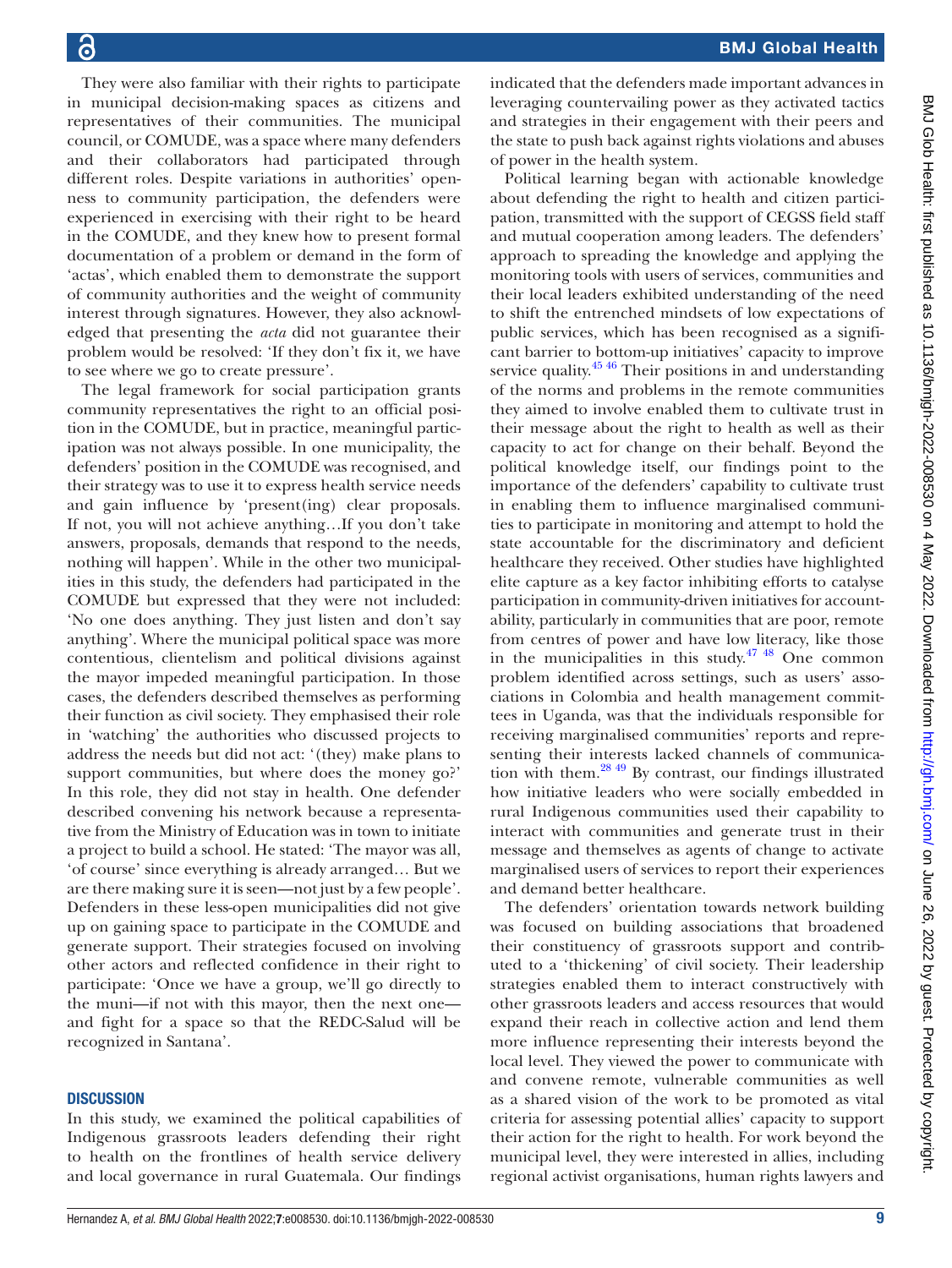defender peers from different regions, who offered experience, knowledge and support to navigate regional and national political arenas and represent their interests. These kinds of strategic approaches reflect capabilities for developing a thickened associational network, which Fox<sup>50</sup> and Walker<sup>[51](#page-11-13)</sup> describe as a key power resource that allows social accountability initiatives to overcome obstacles to autonomous collective action and lends them more 'teeth', or capability to prompt government responsiveness. The defenders' networking strategies sought to combine the clout gained by scaling up connections with regional civil society actors with the representative and mobilisation power lent by expanded ties to marginalised communities served by the rural public health system.<sup>[42](#page-11-6)</sup> These kinds of capabilities for building associations and organising with other leaders working for marginalised communities' interests are critical in enabling citizen-led initiatives to overcome exclusionary norms and work collaboratively toward shared goals, such as improving rural health services.<sup>[16 28](#page-10-11)</sup>

The defenders' approach to representing their problems and interests with a range of local and regional authorities indicated they had gained confidence and credibility through their evolving capability to navigate the political landscape and seek the right authority based on the situation. In each of the three cases, the defenders faced differing levels of receptivity with the health and municipal authorities. By employing the language of health and participation rights, seeking to build rapport and work without conflict and bringing clear proposals, they were able to shift the terms of engagement with authorities as they opened spaces for dialogue about problems with local and regional health officials and gained recognition to participate in municipal governance spaces. While the defenders were not always able to shift exclusionary dynamics in these spaces, their efforts to participate and claim their rights through adaptive responses to resistance and opportunities represent strategic actions in a process of renegotiating their citizenship and exerting their latent power. Focus on this long-term, iterative trajectory of state-society relations at the local level is central to understanding the emergence of social accountability.<sup>18 52</sup> Our findings align with those of other studies in pointing to knowledge of rights and governance procedures, collective identity as REDC-Salud and collective agency to advocate for health system improvements as important resources for gaining recognition and exerting influence in interactions with state representatives.[17 27 51 53](#page-10-12) Indigenous communities experience the repercussions of historical social exclusion on multiple fronts, and the capabilities that the defenders developed through their engagement with authorities were not only applied for health. As seen in other initiatives in low-income, rural contexts,  $17\frac{54}{11}$  the defenders were also exercising their citizenship and participation rights to seek accountability in other domains, including 'watching' authorities' implementation of an education project as civil society. Even when state actors did

not respond to their claims, their continual efforts to access, create and participate in spaces for state-citizen engagement indicate the development of capabilities to generate gradual, sustainable shifts in power by claiming their rights as citizens.<sup>[47](#page-11-11)</sup>

The findings of this study should be interpreted with the following limitations in mind. Our framing focus on Williams' three dimensions of political capabilities was selected post-hoc, and thus, the interviews did not fully engage with the participants' views on political learning, reshaping their network and patterns of representation with authorities. However, the dimensions were wellmatched with the main aspects of CEGSS' approach for supporting the defenders to lead local accountability initiatives,[38](#page-11-4) and our analysis adds to a growing literature responding to calls for more politicised assessments of initiatives' contribution to sustainable shifts in power dynamics[.16 55 56](#page-10-11) Additionally, expressions of countervailing power vary widely by context, and our interpretations were guided by the defenders' perceptions of what constituted gains. Gains in empowerment were seen in how they mobilised the population in monitoring, exercised their rights to participation in governance spaces, expressed their right to health and pursued different audiences when their problems were not resolved. However, while their accounts of actions and strategies suggest that the norms and power dynamics of local governance are shifting, further study using longitudinal, process-tracing techniques is needed to understand the impact of their actions in constraining abuses of power.

#### **CONCLUSION**

The Indigenous grassroots leaders participating as defenders of the right to health have made important achievements in mobilising remote marginalised communities to participate in health service monitoring, expanding their network of allies and influencing municipal and health authorities to resolve local health system problems. Our findings highlight the context-adapted political capabilities that facilitated these achievements and provide key insights into the qualities of the defenders' strategic approaches and actions that enabled them to leverage their own power as they sought to redress the health system injustices their communities experience. Raising awareness of rights among marginalised users of services and involving them in monitoring was aided by the defenders' understanding of norms and communication channels in rural communities that supported their ability to gain trust as agents of change. Their leadership experience led them to focus networking efforts on allies who would be effective in helping them achieve their goals based on their capacity to convene communities and influence authorities as well as their alignment with the defenders' vision of action for health. Navigating interactions with different state representatives enabled the defenders to open paths of action through collaboration with responsive health and municipal authorities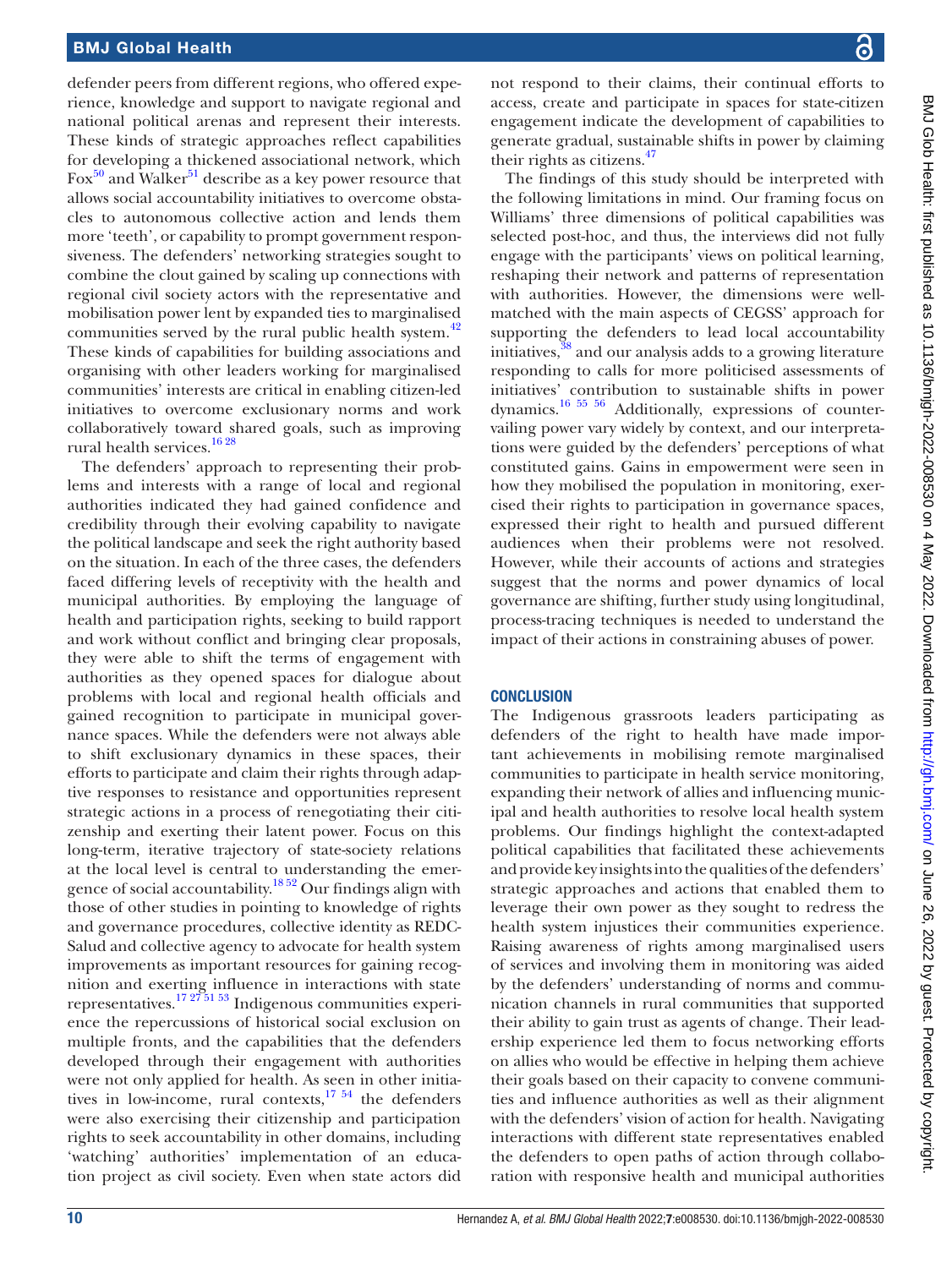and develop adaptive strategies to put pressure or seek other channels when authorities did not respond.

This paper demonstrates the value of a citizen-centric focus on the political capabilities of the leaders on the frontlines of initiatives for health accountability. The dimensions of political learning, reshaping network and patterns of representation were highly relevant for providing insight into Indigenous grassroots leaders' resources for shifting the terms of interaction between historically excluded communities and the state. Our results affirm the critical importance of sustained processes of engagement with marginalised communities, civil society leaders and representatives of the state to enable initiative leaders to develop the trust, collective agency and adaptive strategies needed to transform power dynamics and build more equitable health systems.

Acknowledgements The authors would like to thank all of the defenders and their collaborators for participating in this study. We would also like to thank CEGSS staff, Benilda Batzín, Ismael Gómez, Osmundo Oxlaj and Rosaura Medina, for lending their in-depth knowledge of the municipalities and defenders' networks to support this study.

Contributors AH, A-KH, MSS, FJ and WF contributed to the conception and design of the study. AH, FJ and WF contributed to the acquisition, analysis and interpretation of data; AH drafted the article and is the guarantor; and all authors contributed to critical revisions and approved the final version for publication.

Funding The research that this paper reports was funded by the Joint Health Systems Research Initiative (grant number MR/P004555/1), which is jointly funded by the Department for International Development (DFID), the Economic and Social Research Council (ESRC), the Medical Research Council (MRC) and the Wellcome Trust. Further support was provided through a collaboration grant from the Swedish Research Council (grant number 2015-05898).

#### Competing interests None declared.

Patient and public involvement Patients and/or the public were not involved in the design, or conduct, or reporting, or dissemination plans of this research.

#### Patient consent for publication Not applicable.

Ethics approval This study involves human participants and was approved by Ethics Committee of the Faculty of Social Science at the Universidad del Valle in Guatemala City, Guatemala (Protocol Approval #15 Citizen Led Accountability). Participants gave informed consent to participate in the study before taking part.

Provenance and peer review Not commissioned; externally peer reviewed.

Data availability statement Data are available upon reasonable request.

Open access This is an open access article distributed in accordance with the Creative Commons Attribution Non Commercial (CC BY-NC 4.0) license, which permits others to distribute, remix, adapt, build upon this work non-commercially, and license their derivative works on different terms, provided the original work is properly cited, appropriate credit is given, any changes made indicated, and the use is non-commercial. See:<http://creativecommons.org/licenses/by-nc/4.0/>.

#### **REFERENCES**

- <span id="page-10-0"></span>1 Cabrera M, Lustig N, Morán HE. Fiscal policy, inequality, and the ethnic divide in Guatemala. *[World Dev](http://dx.doi.org/10.1016/j.worlddev.2015.07.008)* 2015;76:263–79.
- <span id="page-10-1"></span>2 Lowenthal A. Central America in 2009: off the U.S. Radar [Internet], 2009. Available: [https://www.brookings.edu/opinions/central](https://www.brookings.edu/opinions/central-america-in-2009-off-the-u-s-radar/)[america-in-2009-off-the-u-s-radar/](https://www.brookings.edu/opinions/central-america-in-2009-off-the-u-s-radar/) [Accessed 17 May 2021].
- 3 UNICEF. *The State of the World's Children 2009*. Maternal and Newborn Health, 2009.
- <span id="page-10-2"></span>4 Ministerio de Salud Pública y Asistencia Social (MSPAS). *Encuesta Nacional de Salud Materno Infantil 2014-2015*, 2017.
- <span id="page-10-3"></span>5 Gatica-Domínguez G, Victora C, Barros AJD. Ethnic inequalities and trends in stunting prevalence among Guatemalan children: an analysis using National health surveys 1995-2014. *[Int J Equity Health](http://dx.doi.org/10.1186/s12939-019-1016-0)* 2019;18:110.
- 6 Minority Rights Group International. *State of the World's Minorities and Indigenous Peoples*. London, 2009.
- <span id="page-10-4"></span>7 Gauster S, Isakson SR, distortions Emarket. Perpetuating rural inequality: an evaluation of Market-assisted land reform in Guatemala. *Third World Q* 2007;28:1519–36.
- <span id="page-10-5"></span>Canelas C, Gisselquist RM. Human capital, labour market outcomes, and horizontal inequality in Guatemala. *[Oxford Development Studies](http://dx.doi.org/10.1080/13600818.2017.1388360)* 2018;46:378–97.
- <span id="page-10-6"></span>9 Klick M. More than legitimacy: local governance and variation in human development in post-war Guatemala. *[Journal of](http://dx.doi.org/10.1080/15423166.2013.855606)  [Peacebuilding & Development](http://dx.doi.org/10.1080/15423166.2013.855606)* 2013;8:7–22.
- 10 Gaia E. Mi familia progresa: Change and continuity in guatemala's social policy. In: *Social policy review 22: analysis and debate in social policy, 2010*, 2010: 199–224.
- <span id="page-10-7"></span>11 Samuel J, Flores W, Frisancho A. Social exclusion and universal health coverage: health care rights and citizen-led accountability in Guatemala and Peru. *[Int J Equity Health](http://dx.doi.org/10.1186/s12939-020-01308-y)* 2020;19:1–9. Dec 1.
- <span id="page-10-8"></span>12 Cerón A, Ruano AL, Sánchez S, *et al*. Abuse and discrimination towards Indigenous people in public health care facilities: experiences from rural Guatemala. *[Int J Equity Health](http://dx.doi.org/10.1186/s12939-016-0367-z)* 2016;15:77.
- <span id="page-10-9"></span>13 Gilson L, Marchal B, Ayepong I, *et al*. What role can health policy and systems research play in supporting responses to COVID-19 that strengthen socially just health systems? *[Health Policy Plan](http://dx.doi.org/10.1093/heapol/czaa112)* 2020;35:1231–6.
- <span id="page-10-21"></span>14 Fischer-Mackey J, Batzin B, Culum P, *et al*. Rural public health systems and accountability politics: insights from grassroots health rights defenders in Guatemala. *[J Peasant Stud](http://dx.doi.org/10.1080/03066150.2020.1768075)* 2020;47:899–926.
- <span id="page-10-10"></span>15 Hammonds R, Hanefeld J, Ooms G. *Accountability as a driver of health equity*, 2019.
- <span id="page-10-11"></span>16 Brinkerhoff DW, Wetterberg A. Gauging the effects of social accountability on services, governance, and citizen Empowerment. *[Public Adm Rev](http://dx.doi.org/10.1111/puar.12399)* 2016;76:274–86.
- <span id="page-10-12"></span>17 Schaaf M, Dasgupta J. "Our fear is finished," but nothing changes: efforts of marginalized women to foment state accountability for maternal health care in a context of low state capacity. *[BMC Public](http://dx.doi.org/10.1186/s12889-019-7028-2)  [Health](http://dx.doi.org/10.1186/s12889-019-7028-2)* 2019;19:1–15.
- <span id="page-10-13"></span>18 Joshi A, Houtzager PP. Widgets or watchdogs? conceptual explorations in social accountability. *Public Manag Rev* 2012;14:145–62.
- 19 Fox JA. Social accountability: what does the evidence really say? *[World Dev](http://dx.doi.org/10.1016/j.worlddev.2015.03.011)* 2015;72:346–61.
- 20 Boydell V, Schaaf M, George A. Building a transformative agenda for accountability in SRHR: lessons learned from SRHR and accountability literatures. vol. 27, sexual and reproductive health matters. *Taylor and Francis Ltd* 2019:64–75.
- <span id="page-10-14"></span>21 Flores W, Hernández A. Health accountability for Indigenous populations: confronting power through adaptive action cycles. *[IDS](http://dx.doi.org/10.19088/1968-2018.133)  [Bull](http://dx.doi.org/10.19088/1968-2018.133)* 2018;49.
- <span id="page-10-15"></span>22 George AS, Scott K, Sarriot E, *et al*. Unlocking community capabilities across health systems in low- and middle-income countries: lessons learned from research and reflective practice. *[BMC Health Serv Res](http://dx.doi.org/10.1186/s12913-016-1859-7)* 2016;16:43–6.
- 23 Fung A, Wright EO. Countervailling Power in Empowered Participatory Governence. In: *Deepening democracy*. Institutional Innovations in Empowered Participatory Governance, 2003: 259–89.
- 24 Topp SM, Schaaf M, Sriram V, *et al*. Power analysis in health policy and systems research: a guide to research conceptualisation. *[BMJ](http://dx.doi.org/10.1136/bmjgh-2021-007268)  [Glob Health](http://dx.doi.org/10.1136/bmjgh-2021-007268)* 2021;6:e007268.
- <span id="page-10-16"></span>25 Whitehead L, Gray-Molina G. *The long term politics of pro-poor policies*. Nuffield College, 1999.
- <span id="page-10-17"></span>26 Williams G. Evaluating participatory development: tyranny, power and (re)politicisation. *[Third World Q](http://dx.doi.org/10.1080/0143659042000191438)* 2004;25:557–78.
- <span id="page-10-18"></span>27 Balestra GL, Dasgupta J, Sandhya YK, *et al*. Developing political capabilities with Community-Based Monitoring for health accountability: The case of the *Mahila Swasthya Adhikar Manch*. *[Glob Public Health](http://dx.doi.org/10.1080/17441692.2018.1464586)* 2018;13:1853–64.
- <span id="page-10-19"></span>28 King S. Increasing the power of the poor? NGO-led social accountability initiatives and political capabilities in rural Uganda. *[Eur J Dev Res](http://dx.doi.org/10.1057/ejdr.2014.74)* 2015;27:887–902.
- <span id="page-10-20"></span>29 Rutherford A. How Non-Violent resistance effects positive change toward protecting Indigenous rights and environmental integrity in Guatemala. *Arizona J Environ Law Policy* 2017;8.
- 30 Hallum-Montes R. "Para el bien común" Indigenous women's environmental activism and community care work in Guatemala. *Race, gender & class* 2012;19:104–30.
- 31 Bastos S. La movilización maya en Guatemala: exigiendo derechos Y construyendo multiculturalidad en un contexto de postconflicto. *[CAL](http://dx.doi.org/10.4000/cal.1376)* 2009:41–58.
- 32 Velásquez CN. Meza M del Rg, Ukhova D, Xinico S, Palma S, Simpson S. making the health system work by and for Indigenous women in Guatemala: a community led multisectoral collaboration. *BMJ* 2018;363:k4677.